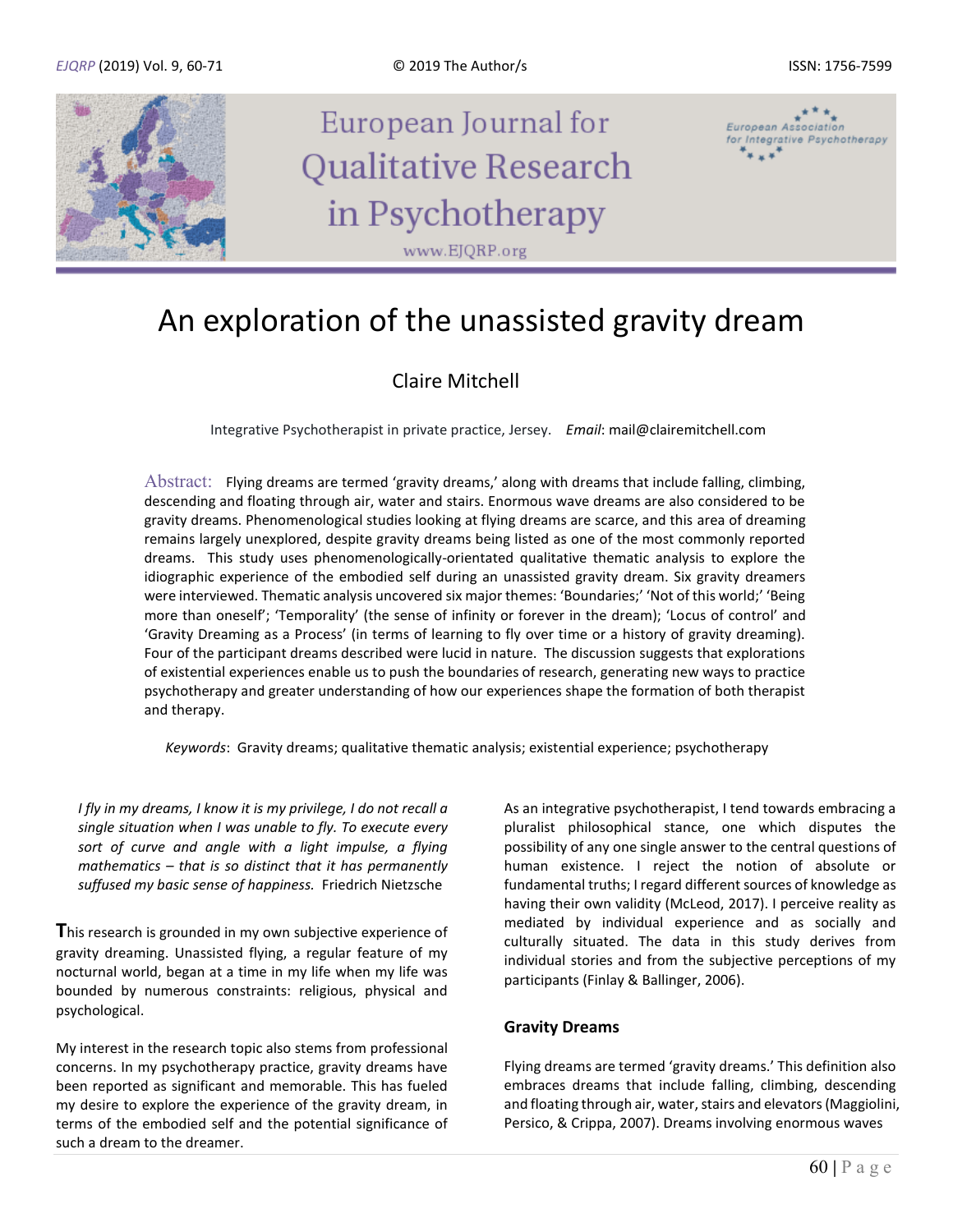are also considered to fall in this category (Bulkeley, 2016). An unassisted gravity dream is one in which we fly or fall without assistance. Such dreams are often lucid; describing the relationship between flying and lucid dreams, Barrett (1991) notes that the lucidity usually precedes the flying, rather than being triggered by it.

Gravitational dreams, which have been recorded throughout history, seem to have a connection with the forces of physical reality. They appear to reflect an existential awareness of the dangers posed by these forces and the limitations of our existence. Such dreams have been described as emotional and very powerful, invoking in the dreamer an awareness of life and death and producing significant vertiginous bodily sensations that carry over into waking awareness (Bulkeley, 2016).

Flying and falling dreams are listed amongst the most common dreams in empirical studies. Maggiolini and colleagues report that these elements are present in 38.1% of recalled dreams (Maggiolini et al., 2007). The frequency of flying and falling dreams is estimated to fall somewhere between 65% and 80% of all examined dreams. Falling dreams have a higher incidence (73.8%) than dreams involving flying or soaring (48.3%) (Saul & Curtis, 1967).

Gravity dreaming is closely linked with lucid dreaming. Scientific studies have shown that during lucid dreaming our brains exhibit high frequency gamma waves, as seen in meditative and hypnotic states (Morley, 2016). This points to possibilities for psychological growth during such dream states. Gravity dreams have been described as 'numinous', archetypal and significant (Bulkeley, 2014). Jung suggested that lucid dreams "may prove to be the richest jewel in the treasure house of psychic experience" (Knudson, 2001, p.167).

Existentialists, while rejecting Jung's view of an unconscious, view dreams as constituting a microcosm of the dreamer's lived world (Deurzen, 2012). Dreams are also seen as significant by Dasein analysts, who contend that they reveal an individual's spectrum of world-openness (Cooper, 2003).

Regardless of whether dreams are a microcosm of our innerworld or a means by which we nocturnally demonstrate our world-openness, these tantalizing and mysterious aspects of our being merit greater attention. Dream work has been found to be a useful psychotherapeutic tool (Hill & Goates, 2004), with potentially beneficial effects. Research involving patients with post-traumatic stress disorder, insomnia and nightmares suggests that working with lucid dreaming can help patients experience symptom relief (Zadra & Phihl, 1997). Research by Crook and Hill (2003) found that clients reacted positively when encouraged by their therapists to bring their dreams to therapy. Deeper exploration of these nocturnal experiences may well enrich therapeutic practice.

## A look at the Literature

#### **Theoretical Perspectives**

While there has been little systematic research into the phenomenology of gravity dreams (Schredl, 2004, p.31), theories abound regarding dreams and their purposes.

In the field of neurobiology, activation-synthesis theory proposes that dreams are interpretations by our forebrains of random activity passing from our spinal cord to our cerebellum during Rapid Eye Movement (REM) Sleep (Hobson & McCarley, 1977). For Hobson (2005), many supposedly meaningful dreams are actually the simple reflection of sleep-related changes in the brain state. Alternatively, threat stimulation theory hypothesizes that, when dreaming, humans are playing out an evolutionary function geared to helping them deal with threats in waking life (Zadra, Desjardins, & Marcotte, 2006).

From a psychodynamic perspective, Freud proposed that dreams had both a surface, 'manifest' content and a hidden, 'latent' content. For him, dreams represented an attempt to disguise hidden desires (West, 2011). Some psychodynamic theories of dream analysis have been criticized for being interpretive and reductive (Condrau, 1993). An example is Freud's belief that falling dreams stem from our early childhood memories of being tossed around by an adult. In contrast, Gutheil (1951) associated falling in dreams with loss of temper and self-control: a 'falling down' in relation to prevailing moral standards.

For Jung, dreams had a greater significance than this: in some instances, they contained a pre-eminent wisdom which could guide human action. Dreams revealed unexplored aspects of ourselves, "the unvarnished, natural truth" that could help us challenge the limited views we have of ourselves. They offered a spontaneous self-portrayal, in symbolic form, of the actual situation in the unconscious (West, 2011, p.3).

The gestalt therapist Fritz Perls described the dream as an 'existential messenger'. He proposed that clients be encouraged to go back through their dream, creating a firstperson narrative that would increase their sense of authorship of the experience. This is turn would facilitate a deeper understanding of the unconscious (Yalom, 1980). For Deurzen, taking an existential position, it matters little whether dreams are a product of relaxing brain cells or a directly meaningful expression of clients' current preoccupations. Rather, the dream is "a microcosm inhabited by the same intentions and worries as their actual world" (Deurzen, 2012, p.170).

From the phenomenological Dasein analytical perspective, dreams are not minor, truncated, spectral, reproductions of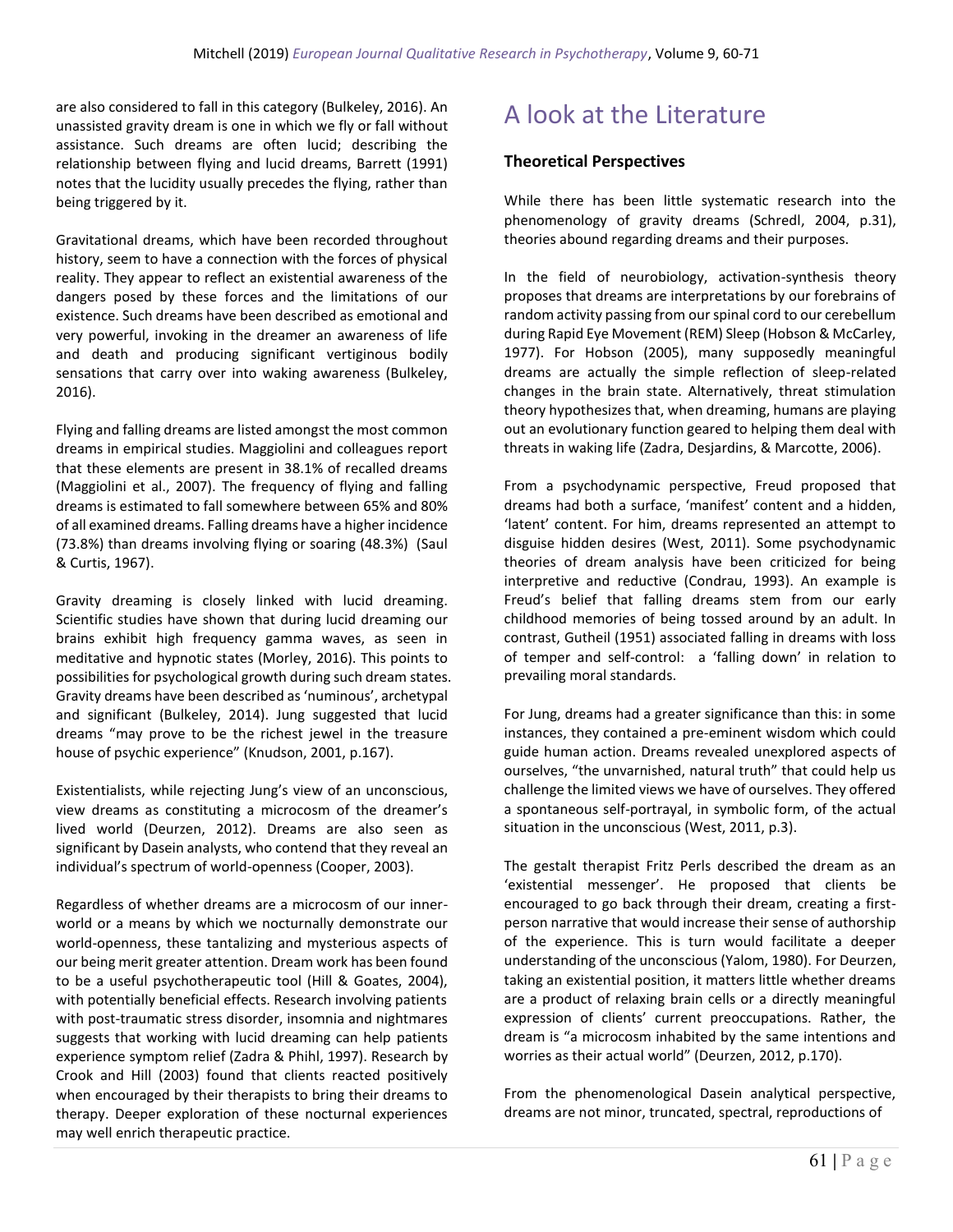waking life but modes of experience that are autonomous and authentic in their own right (Stern, 1977). This is a position I have come to share through my work as a psychotherapist. In my experience, dreams appear to have some form of symbiotic relationship with the lived world and as such are human experiences worthy of exploration.

#### Research Perspectives

Regarding the taxonomy of dreams, Kuiken and Sikora (1993) propose four basic categories: mundane, anxiety, transcendent and existential. Transcendent dreams involve ineffable significance, visual-spatial shifts, magical success and transcendent awareness. Existential dreams can involve separation, sensory saturation, feeling shifts and selfperception in depth. Gravity dreams appear to span the existential and transcendent categories.

Gravity dreams have received some specific theoretical attention. Back in the 1940s, Irving Harris (1948) suggested a link between dreams of falling and certain personality traits, including: difficulty in expressing defiance, especially in the mother-child relationship; a tendency to naive, uninhibited expression of feeling; and a tendency to use defensiveness to protect self-esteem. He went on to argue that the mothers of patients with these traits had been insufficiently involved with them, resulting in a defensive introjection (Harris, 1960).

For Maggiolini, Persico, and Crippa (2007), falling dreams are generally connected with fear, while flying dreams are associated with happiness or surprise. Falling dreams have also been associated with higher neuroticism scores (Schredl, 2011). On the other hand, flying dreams have been linked with low neuroticism, openness to experience, boundary thinness, dream recall frequency and playing a musical instrument (Schredl, 2007). Other research has found a link between flying dreams and creativity (Brink, Solis-Brink, & Hunter, 1977).

The potential links between gravity dreams and emotionality suggest that gaining a better understanding of this phenomenon requires a psychotherapeutic approach. Just as Hobson (1988) hypothesized that the fundamental function of the flying dream is to reawaken our sense of self as an agent by integrating maps of self-representation, I too see a link between personality correlates and gravity dreaming. Since our histories shape who we are and who we become, the story of why and how we dream is likely to be complex and intricate.

Researchers have also explored lucidity in relation to gravity dreams. The Oxford dictionary defines lucid as 'sane, rational, clear minded or easily understood'. While Snyder (1988) detected an association between lucidity and flying dreams, Barrett (1991) found that individuals experiencing flying dreams were significantly more likely than other dreamers to describe their dreams as lucid.

Gackenbach and Schillig (1983) regarded lucid dreamers as a subset of people whose vestibular system in the inner ear was subject to intense activation during sleep. However, later research by Leslie (1996) found that while activating the vestibular system in a sleep laboratory could stimulate lucid dreaming, subjects were able to have lucid dreams without such stimulation. Stumbys (2014) supports this when he describes spontaneous, passive, lucid dreams as well as active lucid dreams, suggesting we can actively encourage ourselves to become lucid dreamers.

Saul and Curtis (1967) provide a vignette of a woman with terrifying repetitive dreams of falling. In her therapy, this was found to be related to the pressures placed on her by her husband's alcoholism: "Whatever it was in Ann's makeup and whatever external circumstances made life too much for her, when her response became one of enraged giving in, giving up, letting go, she had severe anxiety dreams of falling" (Saul & Curtis, 1967, p.3).

While the available literature sheds some light on the prevalence, functions and possible benefits of gravity dreams, it reveals little about them in terms of an individual's embodied, lived experience. Although there has been some research into the ways in which personality correlates with gravity dreaming (Schredl, 2002, 2007; Schredl et al., 2017), little work has been done on the situatedness of the gravity dream in the life of the dreamer.

The exploration of dreams has lost favour among certain psychotherapy traditions, following reductionist models, which related dreaming to neurochemical changes in the brain. Shifts in cultural and spiritual traditions have also impacted our openness to existential dream phenomena. However there has been a recent resurgence in the interest of dreams, following studies demonstrating their role in understanding our mental health (Robb, 2018). We know that patients with depression experience more nightmares (Hublin, Kaprio, & Partinen, 1999; Mume, 2009), and that patients with personality disorders have more negative dreams (Schredl, Paul, Reinhard, Ebner-Priemer, & Schmadhl, 2012). Research has also found that shifts in dream content can be indicators for psychological progression in therapy (Beauchemin, 1995).

Greene (2017) found that 10 out of 13 participants in her study had been unable to locate therapists who welcomed the inclusion of spiritual beliefs in therapy. These participants sensed discomfort in their therapists when they shared spiritual or religious experiences. This, I believe, is why it is paramount to include experiences such as gravity dreams and transcendental phenomena into our therapy room, without judgment, but with curiosity and interest.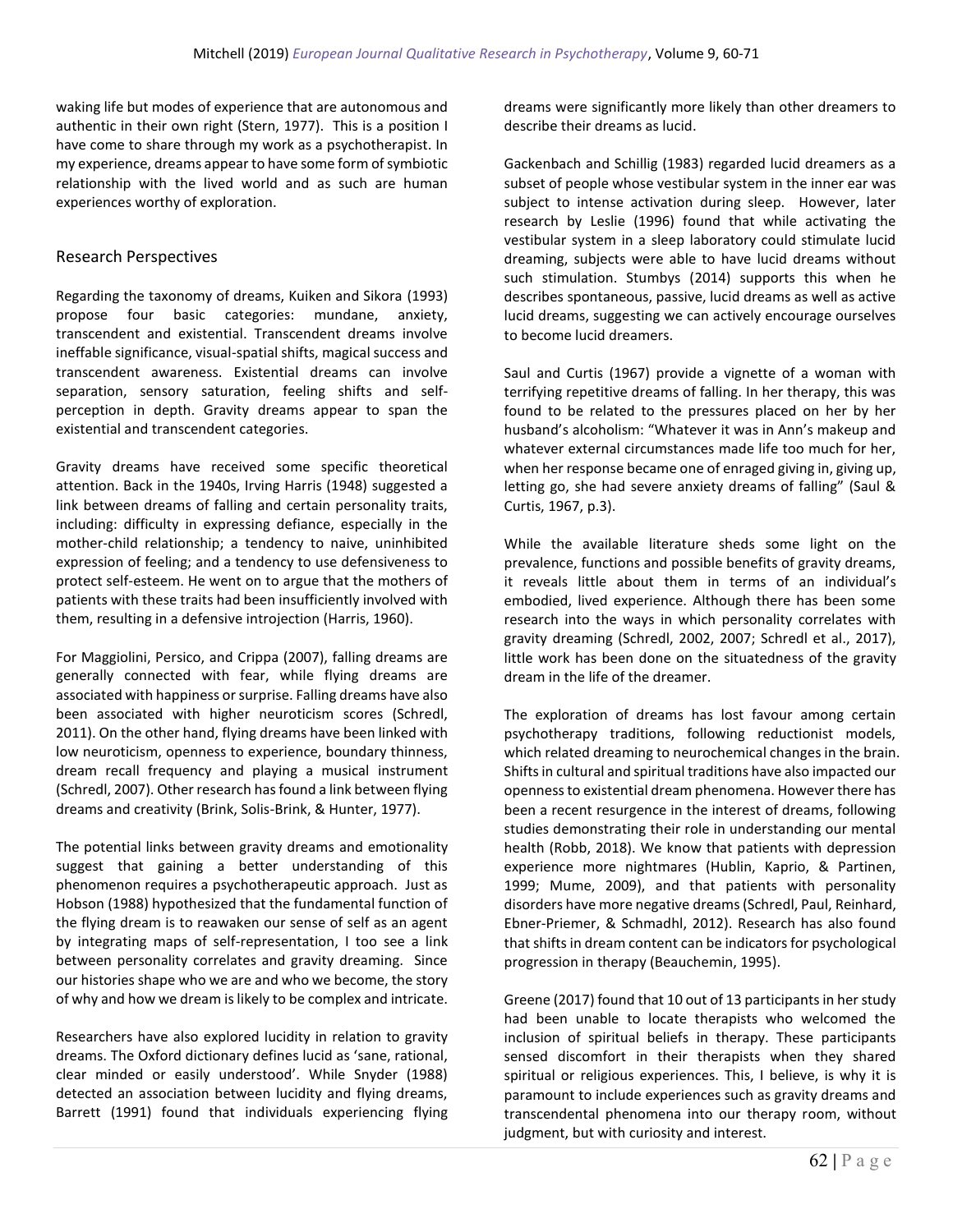### Aim of Research

The primary aim of this study was to explore the lived experiences of six gravity dreamers. The research used a phenomenologically orientated qualitative thematic analysis to explore the idiographic experience of the embodied self during an unassisted gravity dream.

Phenomenology seeks to capture and describe people's lived experiences, as conveyed through their personal narratives, with the aim of bringing to shed light on "that which has previously remained hidden" (Thayer, 2003, p.86). There are two dominant phenomenological traditions: the descriptive (Husserl, 1980) and the hermeneutic (Ricoeur, 2004; Smith et al, 2009). For hermeneutic phenomenologist van Manen (2015), phenomenology is interested in anything that presents itself to consciousness, whether the object is real or imagined, empirically measurable or subjectively felt. This paves the way for the exploration of human experience, which is subjective, intangible and existential.

As my literature search had pointed to the existential nature of gravity dreams, I decided to use four existential dimensions (physical, social, personal and temporal) to shape the interview schedule I would use with participants. Throughout the research I sought to engage reflexivity, whether in my role as witness or as the author of the study (Finlay & Evans, 2009). I kept a journal in which I noted down the details of my journey, assessed my relationship with each participant, and explored any pre-existing assumptions, specifically those which might from my own history as a dream flyer (Finlay & Ballinger, 2006).

## Methodology

This study is phenomenologically orientated in that it seeks to grasp and describe aspects of participants' unique lived experience and it takes an existential orientation. This is potentially transformative for both researcher and participant, since it offers individuals an opportunity to be 'witnessed' and gives them both a voice and space to begin to make sense of their experience (Finlay, 2011).

In this study, I have sought to explore the gravity dream experience from an embodied perspective which draws on these four existential dimensions. At least four existential dimensions have been identified in relation to an individual's experience of the world. While Binswanger (1946) highlighted the physical, social and personal dimensions (*Unwelt, Mitwelt, Eigenwelt*), a fourth spiritual/temporal dimension (*Uberwelt*) was proposed by Buber (1923), Japers (1931) and Tillich (1952). For Merleau-Ponty, our bodily being is the place where ontology, epistemology and ethics meet; embodiment cannot

be considered separately from being and knowing (Todres, 2007). A phenomenologically orientated enquiry allowed me to explore not only the emotional experiences of my participants but also their embodied experiences. The study sought to explore individual, as opposed to collective, human experience, understanding this to be complex, contextual, emergent and transpersonal.

The specific methodology used for this research was phenomenologically orientated qualitative thematic analysis (Braun & Clarke, 2006). I did not intend this study to be one where I seek to explain or interpret a phenomenon in a positivist manner. The starting point was how gravity dreaming is to be understood as a subjective individual experience, not a concrete reality. I used thematic analysis to identify emergent existential themes without interpretation (Braun & Clarke, 2017). Thematic analysis, according to Braun and Clarke, is not wedded to any pre-existing theoretical framework, and can be seen as a methodology in its own right.

The use of thematic analysis to identify, analyse and report emergent themes was also influenced by my desire to unravel aspects of participants' surface reality via a semantic, inductive approach, rather than look for latent themes in the data corpus (Braun & Clarke, 2017). Some of the initial themes were linked to the questions in my interview schedule, and to that extent started off as 'top down' themes (Hayes, 1997), fed by the existential nature of the questions. However, the final five major themes, none of which bore much relation to interview questions, emerged on the basis of an inductive approach (Patton, 1990). None of these themes generated were driven by my theoretical interest in the subject area.

#### **Participants**

In terms of my selection criteria, participants could be of either sex and aged 18 years or above. They had to have experienced gravity dreaming within the last five years and have retained a vivid memory of such dreaming. They were also required to have no leaning towards loss of sense of reality. Given my awareness that a subject such as lucid dreaming could be open to fanciful, imaginative descriptions and conjectures, this was an important consideration for a study that sought to present a true reflection of the embodied experience of the gravity dreamer.

An advert was placed in the Psychotherapist, a magazine published by the United Kingdom Council for Psychotherapy (UKCP) requesting the participation of gravity dreamers in a 40-minute interview. Eight people replied to the advert, of whom six followed through to interview. Initial information regarding participants' background, occupation and interest in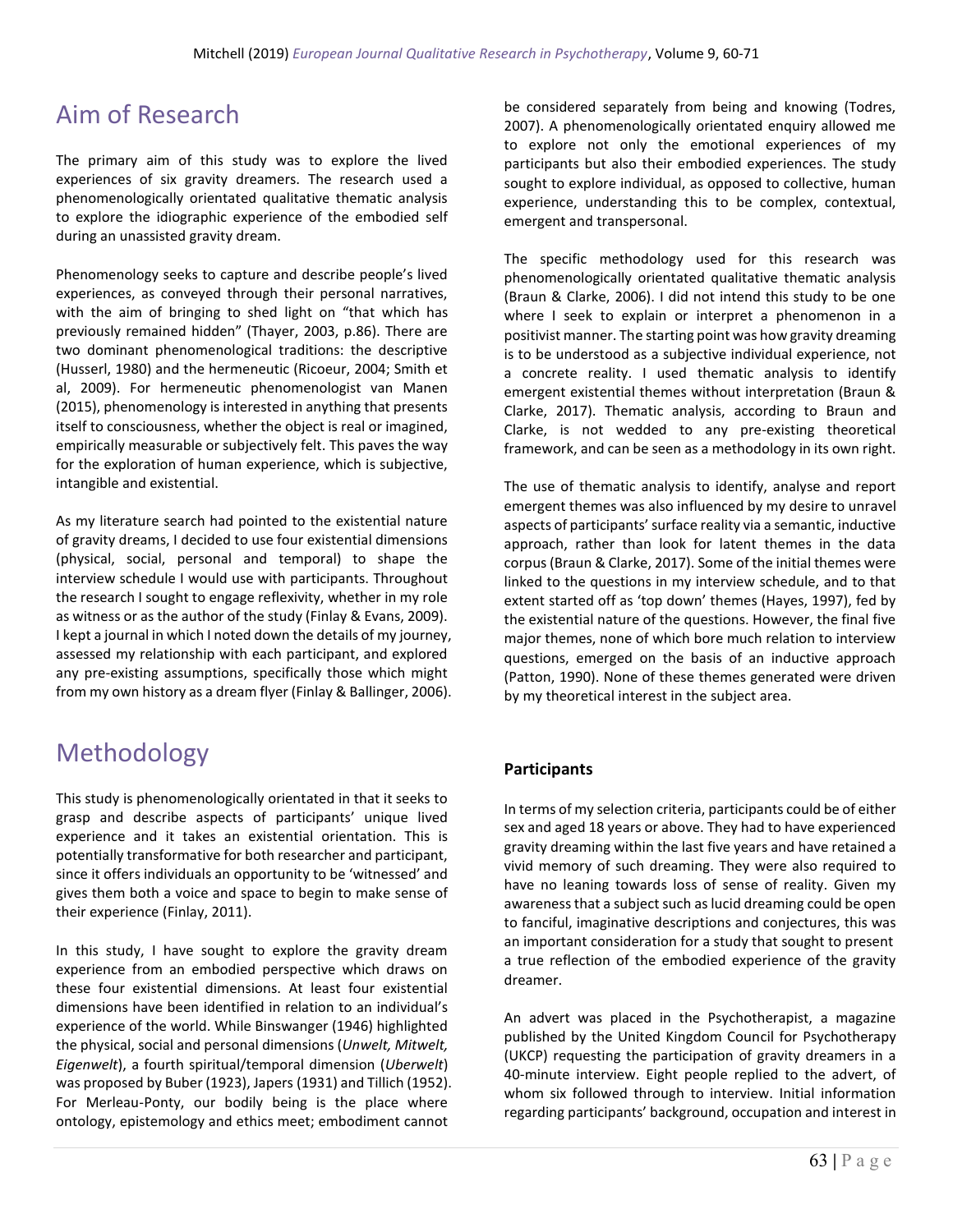the study was gained by phone or email, and on this basis, assessments were made about candidates' suitability for the study.

Recruiting through a psychotherapy magazine made for a relatively homogeneous sample. Four of the participants were female and two were male; all six were between 35 and 65 years of age. In terms of profession, the participants comprised: a consultant clinical psychologist and psychotherapist; two psychotherapists; two doctors of psychotherapy; and a company director who had experienced being in therapy. Despite this apparent homogeneity, it was understood that participants would vary in their philosophical orientations as well as their socio-cultural backgrounds, and that this would have an impact on the data.

Due to the geographical spread of the participants, the interviews were conducted online via a conferencing application. Audio and video recordings of interviews were made to facilitate my description of the participants' experience and were saved anonymously on a passwordprotected computer. Participant names were changed to codes. The interviews were transcribed to text for analysis.

### **Data Gathering and Analysis**

A semi-structured interview was conducted with each participant, towards the goal of gathering rich, first-person accounts of gravity dreaming. Interviews were conducted via an online video conferencing application and were recorded using both an audio and video recording. The data was saved securely on a password-protected computer. The interviews were then transcribed.

Following the first interview, I added three more questions to the interview schedule to enable participants to focus more directly on their physical experiences (Gendlin, 2003). The schedule was adhered to as closely as possible to avoid my slipping into a therapeutic role.

Paralleling the work we do as psychotherapists daily, the focus during interviews was on participants' reconstructions of their experience. Questions were designed to explore participants' sense of embodiment and temporality/spatiality (Umwelt) and sense of 'selfhood' (Eigenwelt) during their dream and their degree of emotional connection to the dream. Questions also explored participants' 'sense-making' of the dream, and their sociality (Mitwelt) during the dream. Since existential, hermeneutic phenomenologists argue that all description is already interpretation, participants were encouraged to make sense of their dreams themselves (Young, 1993).

Repeated, systematic readings of the transcript were undertaken to explore recurrent existential themes, using an inductive, sematic, thematic analysis. The thematic analysis used was an essentialist method, one which was intended to report the experiences, meanings and reality of the participants in order to "unpick or unravel the surface of reality" (Braun & Clarke, 2017, p.81). Themes that captured a patterned response from the participants were coded. A process of coding and reviewing codes then ensued before the themes were named and defined. Initial themes were derived from the questions themselves, and this resulted in 15 themes (two more were subsequently added following a review of the data by a 'critical friend': see Table 1 in the appendix at the end of the paper).

Each data set was coded separately and comparisons were made across the data corpus (Saldana, 2016). The subsequent data sets then influenced the themes attributed and were recorded as initial themes and subthemes, which were put into a chart. This provided the basis for a process of data recycling towards achieving a final thematic map. Bar charts detailing the number of participant responses attributed to each main theme helped this process.

A 'critical friend'-- a respected and trustworthy colleague, who understood my philosophical perspective and could therefore shed light on my 'blind spots' (Bager-Charleson, 2014) – was invited to read through the transcripts and make her own suggestions regarding emergent themes. This helped me 'bracket' some of my assumptions, and also allowed themes to emerge that were independent of my own gravity dreaming lens. Data extracts were taken for the results section.

While participants were invited to comment on the interview and the identified emergent themes, only one participant was interested in reading the interview. However, all participants were interested in seeing the final results.

### **Ethical Aspects**

Participants received an Informed Consent document which required their signature. They were also given a Letter of Intention which: outlined the study; informed participants of their right to withdraw from the study at any point; told them of any potential risks; and gave them my personal details. The letter also explained in detail how the research would ensure confidentiality and data protection.

Practice-based research involves ethical guidelines which put the client's interests first (Bager-Charleson, 2012) and ensures that the research relationship is equal and not exploitative. In the case of my study, data was stored in a locked hard drive on my work computer. At every stage of the research I aspired to operate ethically within the guidelines of the British Association for Counselling and Psychotherapy, the United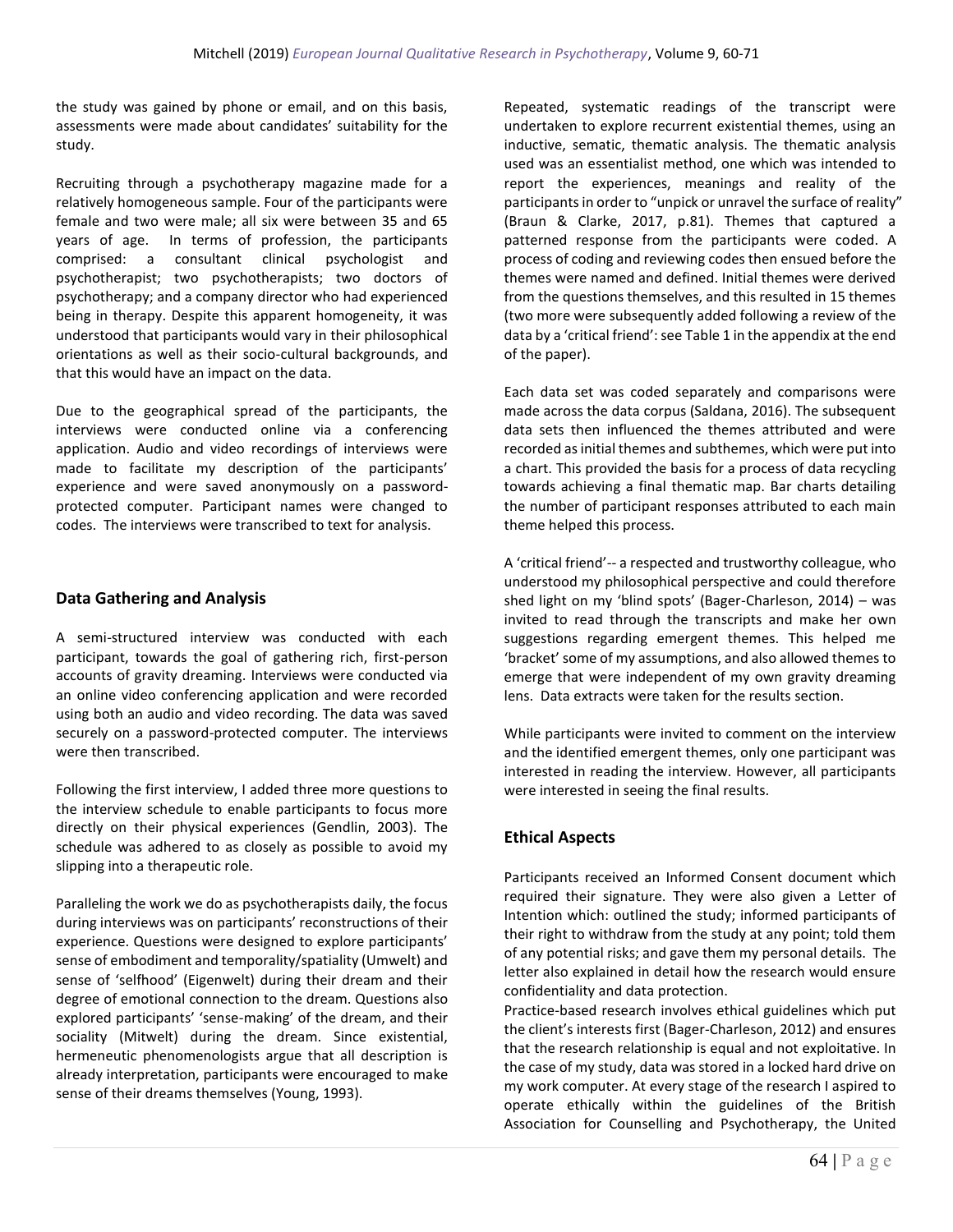Kingdom Council for Psychotherapy and Metanoia Institute (Middlesex University). Participants' names were coded and were not shared with my 'critical friend'. Extracts from texts used in the results section were anonymized through the use of pseudonyms.

Phenomenology advocates an attitude of loving acceptance of all aspects of a client's existence (Cooper, 1993), which I aspired to achieve. Throughout I strove for non-maleficence: the avoidance of harm to my participants or causing them distress. Along with their right of withdrawal, participants were also entitled to refuse to answer specific questions. In addition, they were offered debriefing interviews to ensure they had been adequately supported (in the event, none felt this was necessary). Copies of the transcripts were offered to participants, but only one took up the offer. They made no comment on the content but wanted to keep the transcript for their own personal development. One participant wanted to see the video and all participants were interested in my findings and any future work to do with gravity dreams.

## Findings

Thematic analysis uncovered six major themes: 'Boundaries;' 'Not of this world;' 'Being more than oneself'; 'Temporality' (the sense of infinity or forever in the dream); 'Locus of control' and 'Gravity Dreaming as a Process' (in terms of learning to fly over time or a history of gravity dreaming).

#### **Theme 1: Boundaries**

The theme of boundaries was an unexpected theme, and one that came up at some point in every interview. Participants were asked whether they had a sense of their mortality during their dream. The response of one participant (Monika) was that the dream was more about: "Breaking free, breaking boundaries, going beyond, but I see those actually much more about life and affirming life and wanting more from life, rather than death".

Participants used terminology suggestive of breaking free of emotional or psychological constraints, such as "escaping" constraints and "dissipating" boundaries. Bridget spoke in the following terms:

I have been working in therapy and thinking about my wisdom and archetypal things, my sense of self and my creativity and freedom. I've seen it more as me seeking to be free and somehow without the kind of fettered everyday living and script and all of that kind of stuff and shame and everything, without that, this part of me is alive and powerful. (Bridget)

While Rebecca believed her dream was about breaking free of her unhappy relationship, Mark thought his was about breaking free of his work issues and making the decision to change his job.

#### **Theme 2: Not of This World**

This transcendent theme was coded thus because participants saw the dream content as coming from outside of themselves or from a higher part of their normal functioning. This fits with the spiritual dimension of an existential dream.

Participants believed their dream was either not a dream or made reference to a landscape that was not of this world. Describing a dream in which she was flying with her recently deceased daughter, Sarah spoke of her belief that her dream contained an After-Death-Communication with her daughter (Botkin & Hogan, 2014). It was moving and heartwarming to hear her describe her sense that the dream involved actual contact with her daughter. She believed they were meeting in a different realm, a place in between, where death was no longer an obstacle for contact.

When I later asked Sarah about the emotion connected to her dream, she replied thus:

That joy of connection and recognition and being with XXXX, and she was happy, which you can imagine was really important for me…I believe that I did have contact with XXXX, yes. (Sarah)

I was profoundly impacted by this interview. I recognized the comfort and solace this dream had given Sarah during her grief. Believing that her daughter was safe and happy had made a real difference to her ability to deal with her mourning.

When describing his gravity dream, Mark spoke of being "absolutely convinced within the dream that it is not a dream". He believed a higher consciousness was assisting him through his work difficulties.

For Monika, gravity dreams were different from ordinary dreams:

I am aware of the fact, that this is not like you know just a regular story or something that I saw last night that trickles into my subconscious and brings something up. You know it's separate; it belongs to itself. (Monika)

Bridget's dreams were pivotal for her survival; she described them as a 'private' place where nobody could hurt her. They were again very much separate from her earthly experiences.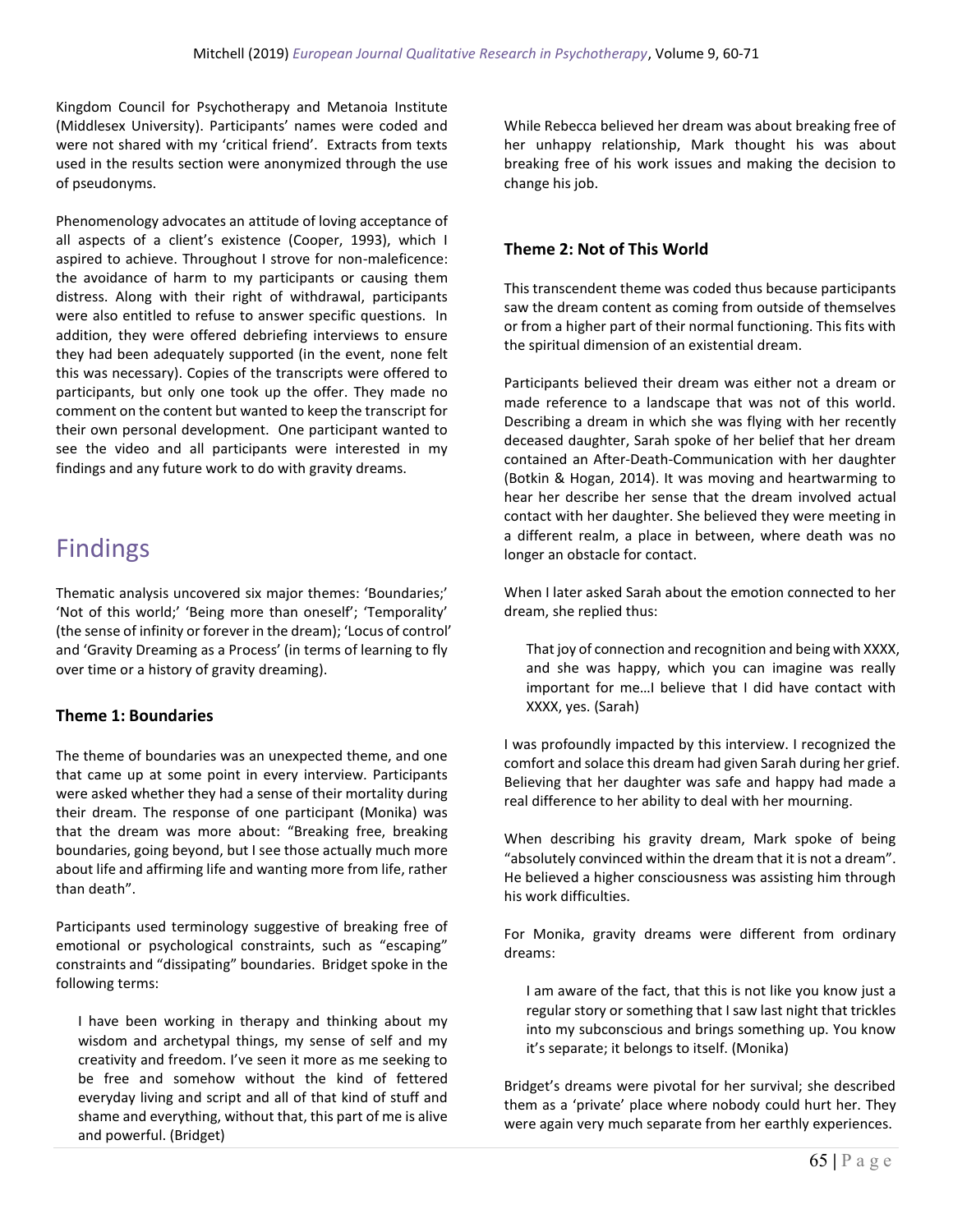#### **Theme 3: Being More Than Oneself**

One question asked of participants was whether they were themselves during their gravity dreams. All six affirmed that they were. However I was surprised when I realised they were actually describing being 'more than themselves.' Monika put it thus:

I am me. I am absolutely me, but I am me without the weight of the world, I think I would probably say that I'm more spiritually or soulfully connected and I'm inhabiting that part of myself, that's hampered in the everyday-ness of living. I'm much more uhh, I can feel my own wisdom, or that part of myself, that just knows that without any sense of doubt or without any of the drama of my internal inferiority, without any of that. I just am, it's almost as if I am in touch with a part of myself that is really not so lively in everyday living. (Monika)

This was echoed by Bridget:

I don't feel mortal. I don't feel of this world. I feel like the essence of me is connected to the dream world in such a different way, there isn't any sense of beginning or end of life or death. (Bridget)

#### **Theme 4: Temporality**

Participants described a sense of infinity, or 'forever-ness', about the dream experience. This demonstrated an existential 'temporality' to the dream content.

There's a forever quality about this. It is something that you've done before that you're doing now that you know you will do again in the future and it doesn't end. (Monika)

For me we know that the body will die, but I guess the dream, it had a real, almost like you could touch it, a real sense of being more than the body, so there is a sense of eternal in it. (Sarah)

#### **Theme 5: Locus of Control**

Participants felt that they were in control of their gravity and their dream, suggesting a strong internal locus of control (Woodward, 1982). All six participants mentioned having a sense of power during their dream: four used the term 'powerful' to describe how they felt, while two referred to 'empowerment'.

The 'locus of control' coding also fits with a lucid profile (Barrett, 1991); four of the six participants were aware that they were dreaming.

#### **Theme 6: Gravity Dreaming as a Process**

Five participants described learning to fly over time, and of experiencing flying dreams since childhood. Monika captured the experience in vivid terms:

I've gone all shivery now. I could feel like, oh, it's such an experience, because it's very vivid for me, so, I've been doing it since I was a very small child, so I had a real sense of the earth below me and so exhilarated and kind of powerful and I could see the trees...I know that I've done this before, and what are the steps and so then I realize, actually, I'll just begin floating, although in my recollection of trying to remember how I did it, I remember that at one point I thought I needed to run and jump, but now that is seem to have mastered it, or whatever it is, I don't need to do that... It does involve concentration; it's not involuntary stuff. (Monika)

Bridget and Sarah, too, had long histories of flying dreams:

I know that I was a child, a tiny child, flying, because of the whole experience and the flying experience as a grown up is very different because I remember, in the dream when I was a child, that I was in a watering can, a green watering can, and I was really low down to the earth, so I could see the detail of the soil as I flew. (Bridget)

I'm feeling emotional now because I've done it since I was very, very small and I feel like it is part of me and its part of the historic aspect of my life. (Sarah)

Mark contrasted the flying dreams of his childhood with his subsequent dream experiences:

Very early in my life I remember in my childhood I had a lot of flying dreams, which were very low level, just skimming along the ground, and I suppose those are the two contrasting types of gravity dreams I've had in my life, and there is some of the same feelings but not nearly the same kind of exhilaration, perhaps more of a frustration, but that was when I was a child really. (Mark)

Adam noted a locational shift in the progression of his flying dreams: "I am wondering if they started indoors and I got more powerful and started going outdoors".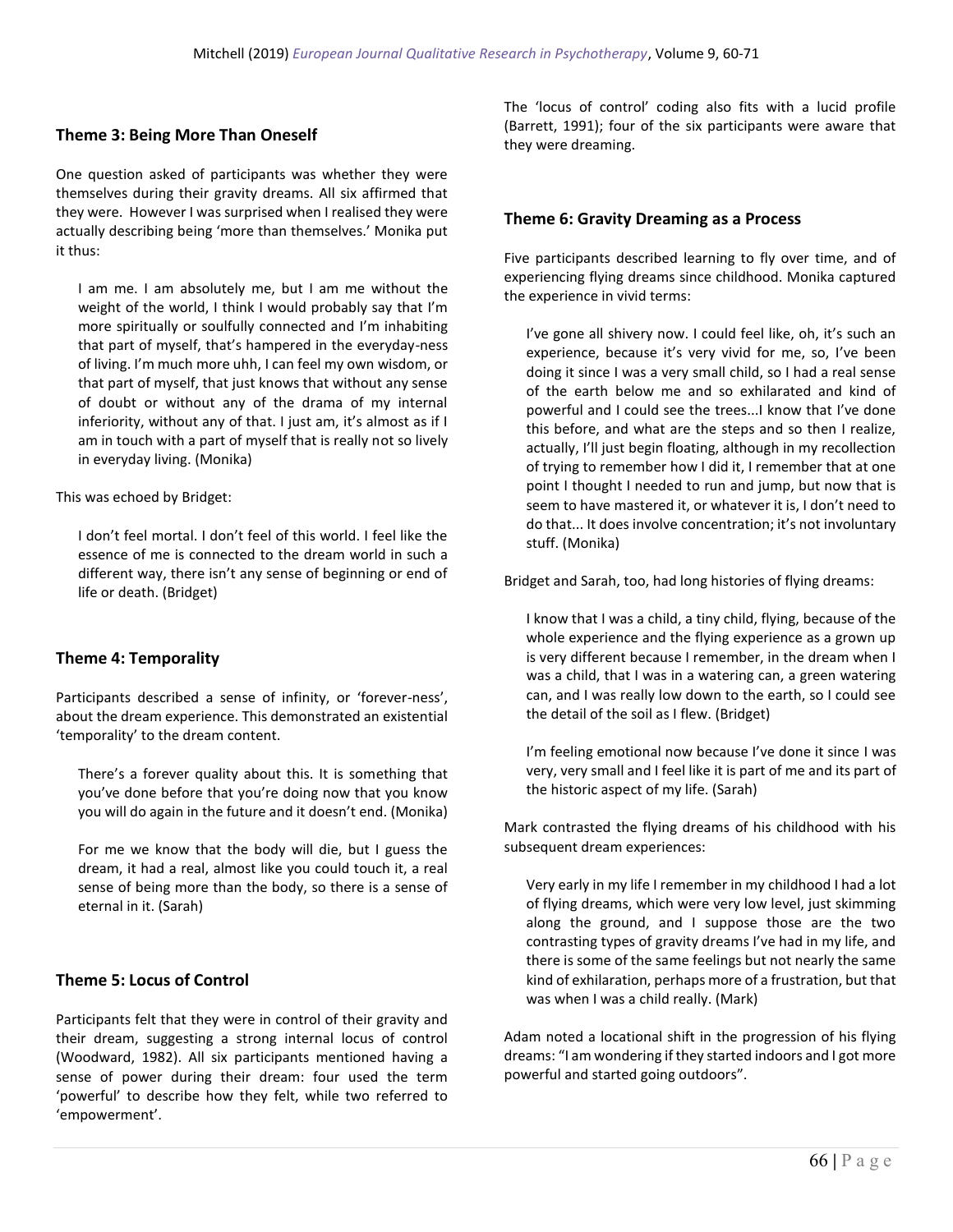## **Discussion**

The use of existential dimensions in my interview questions proved both beneficial and challenging. While it was relatively easy to produce questions associated with existential themes, I was aware that this was presumptuous to the extent that it assumed that accounts of the gravity dreams were going to be existential. However, I take the view that lifeworld dimensions are fundamental to all experience, so it was a reasonable assumption to make. While some of the initial themes sprang directly from interview questions, five of the final six themes emerged inductively from the data.

As a gravity dreamer, I am aware that I had assumptions about the themes that might be generated. I acknowledge the active role of the researcher in identifying themes and reporting them (Taylor & Ussher, 2001). However, I was not anticipating the more inductive codes, even though they did fit with my experience.

In relation to the transcendent 'Not of This World' theme, Hamilton (2014) refers to dreams that come from a spiritual realm or a higher consciousness. For Spinelli (2005), these are not personal dreams, concerning un-reflected upon matter. Assagioli (1965, p.5) defines the higher consciousness as "the sphere of aesthetic experience, creative inspiration, and higher states of consciousness...denoting our higher potentialities which seek to express themselves, but which we often repel and repress." Perhaps this has relevance for gravity dreaming?

An interesting finding was that all six gravity dreamers chose to focus on flying dreams during interviews, despite mentioning that they had experienced other types of gravity dreams, including falling and tsunami ones. Why might flying dreams have featured so strongly? Could it be that a gravity flyer, rather than a gravity faller, is more likely to come forward to participate in research?

As a psychotherapist, I am interested in self-insight as an embodied form of understanding. Participants made sense of their experience and reached new understandings through the process of recalling their gravity dream. During the study, I witnessed four participants describe themselves as "more than" the ways they were during waking life. Todres (2007) uses the term 'freedom-wound', which he believes is a soulful space we can occupy where we are grounded in great freedom and great vulnerability. This I believe may be a theme in gravity dreams, although it is something I would like to study further.

The gravity dream motif was an interesting finding of this research, and merits further research. The theme 'gravity dreaming as a process' points to a learned skill that develops alongside our emotional and psychological world. There are

many psychological explanations for a dream series that involves developing a skill such as flying. Such an experience might be associated with a freedom-wound (Todres, 2007), a personality trait (Schredl, 2007), an avoidant attachment pattern (Bowlby, 2005) a creative adjustment (Evans & Gilbert, 2005), or some form of psychic compensation (Smith, 2015). Certainly the notion of 'the wounded healer' is well known in psychotherapy (Sharp, 1998). Further research might shed more light on our clients' existential concerns and histories, enabling a deeper appreciation of why these dreams can be life-changing for certain individuals.

Some participants in this study referred to a sense of the "unreal" or "other-worldly". Lee (2017) views depersonalisation in dreams as a form of reflective awareness, related to past traumatic experiences, in which the dreamer's sense of self seems unreal. There is evidence to suggest that individuals experiencing depersonalisation during dreams develop fewer trauma-related symptoms subsequently (Shilony & Grossman, 1993). Bridget during her interview described thus:

The meaning I make now is that somehow that was, that's a place of safety for this part of me that, sadly my history and the people involved in my history would have, unfortunately, would not have cherished, would have been very destructive about it, so I feel I am very fortunate to have somehow found this place, to keep this part of me, but somehow this part of me cannot be kept, can't be squashed down in that way, because at night this part of me is exercising itself. (Bridget)

It would make sense that participants needed to feel control and power during their dreamscape if there were difficulties in their waking lives. Four participants recalled being aware that they were dreaming and feeling they were in control of their dream. However, while this supports previous the findings of previous research (Gackenbach & Schillig, 1983), it does not mean that this can be generalised across gravity dreams.

Through the process of recalling their dreams, participants were able to gain fresh insights into the significance of the experience, paralleling the work done in therapy. Participants had carried their dreams and remembered them vividly for many years. The fact that they are night-time experiences renders them no less significant than those encountered during the day.

Significantly, one proven intervention for the treatment of trauma is Eye Movement Desensitization Reprocessing therapy (EMDR), which replicates the eye movements found in REM sleep. It is during these REM cycles that we experience our dreams (Davidson & Parker, 2001). Perhaps we are generating our own EMDR as we dream? The gravity dreaming sequence may tell the story of our struggles and our healing.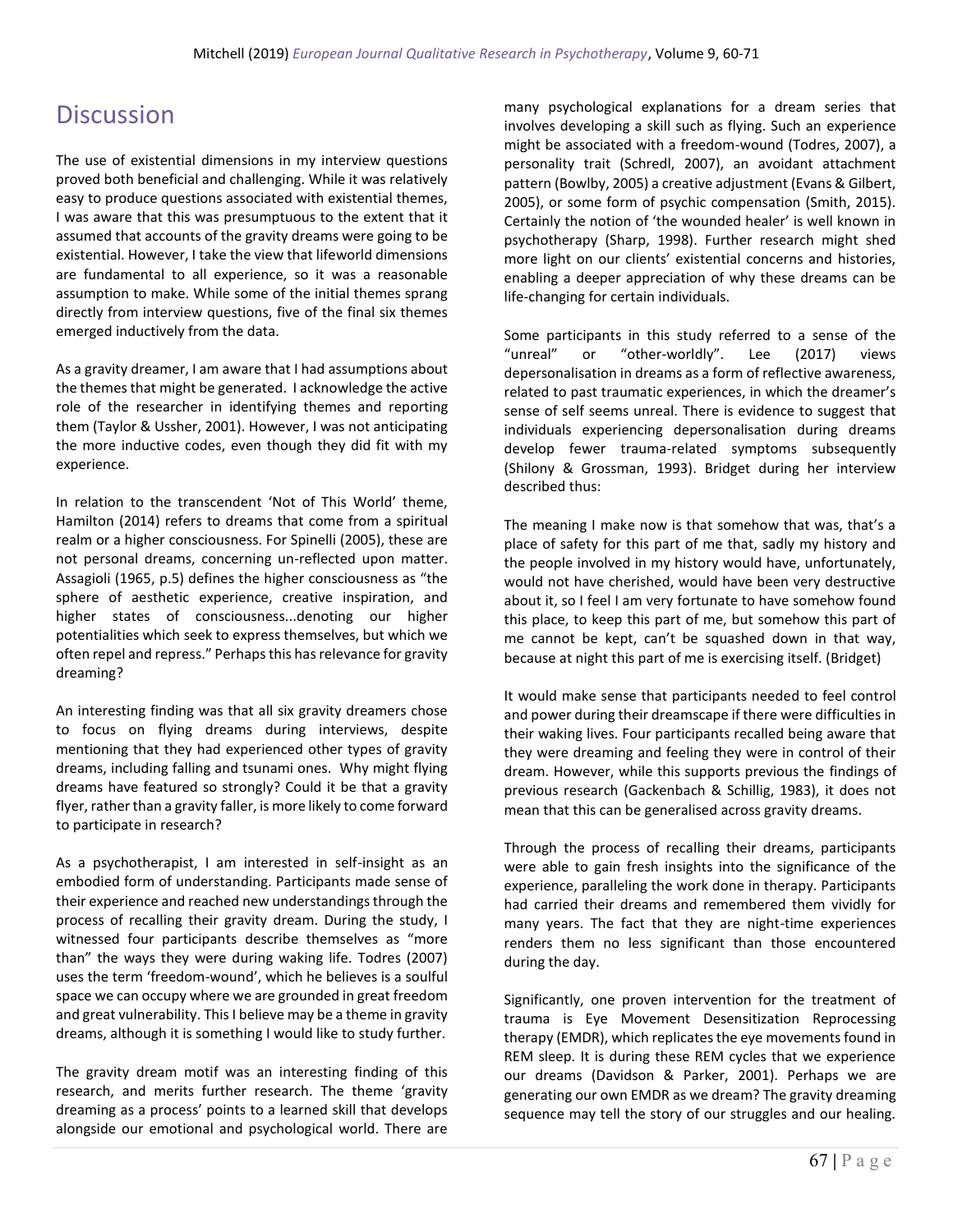Robb (2018) found that clients who dreamed about traumatic events were more likely to heal from them.

That the dreams of the participants often seemed linked to their emotional survival and growth and development is profound. By exploring gravity dream motifs in our professional practice, we may not only aid the healing process but also help our clients gain fresh understandings, function at a higher level and become more aware of their own moods.

The clinical relevance for bringing dream work into psychotherapy is well documented. The exploration of existential phenomena takes the shame out of the intangible and pushes the boundaries of psychotherapeutic research, assisting the development of our discipline. Robb (2018, p.18) defines the challenge thus: "If we fail to take the simple step of remembering and understanding our dreams, we are throwing away a gift from our brains without even bothering to open it."

## Closing Remarks

Throughout my research I have sought to breathe life into a subject which has thus far enjoyed only a marginal position in psychotherapy research. My own experiences of gravity dreaming were paramount to my psychic survival as a child and it has been profoundly moving to discover that I have not been alone in my experiences.

With five psychotherapists and a psychotherapy client in my research pool, I was aware of the likelihood of wounds in their history. However, my research did not attempt to place my dreamers in their specific context or provide a history of their lives. It did not explore their theoretical orientations, the changes in their motifs, or whether they had experienced other existential dream phenomena. It did not ask whether their dream experiences had influenced them as therapists or if they had shared their experiences with others. These are areas I hope to explore in future narratively orientated research.

Further phenomenological research is needed to deepen the descriptions of experience which have begun to emerge in my somewhat sketchy thematic analysis. While I believe I managed to capture something of the experience, a thorough going phenomenological analysis is needed to more fully explicate the existential dimensions and evoke the phenomenon.

All the participants were significantly impacted by their experiences of gravity dreams. They believed that in some way these dreams were assisting them through life events. I feel enormous gratitude to them for so generously giving up their time freely to help me explore our shared passion. Their enthusiasm made me appreciate the potential benefits of gravity dreaming for the wider community. One participant (Sarah) summed it up thus:

[Gravity dreaming] is one of life's great profound experiences and if you haven't had it, wow, what a shame that is, and so I feel blessed, you know, you can't just order it up, either you get it or you don't…

## Acknowledgements

Having done my integrative psychotherapy training with Ken Evans (and his wife Joanna Hewitt Evans) it feels fitting that I publish my first piece of original research in the journal that he founded. It was both Ken and Joanna who started me on this journey to be 'all that I can be', and at the tender age of fortyfive years old, I feel that I really am at the beginning of that journey.

## References

- Assagioli, R. (1965). *Psychosynthesis.* New York, NY: The Viking Press.
- Bager-Charleson, S. (2014). *Doing practice-based research in therapy*. London: Sage Publications.
- Barrett, D. (1991). Flying dreams and lucidity: An empirical study of their relationship. *Dreaming, 1*(2), 129-134. Retrieved from https://doi.org/1053-0797/91/0600-129
- Beauchemin, K.M., & Hays, P. (1995). Prevailing mood: Mood changes and dreams in bipolar disorder. *Journal of Affective Disorders, 35* (1-2), 41-49.
- Botkin, A.L., & Hogan, C. (2014). *Induced after death communication: A miraculous therapy for grief and loss*. Newburyport, MA, USA: Hampton Roads Publishing.
- Bowlby, J. (2005). *A secure base.* New York, NY: Routledge.
- Braun, V., & Clarke, V. (2006). Using thematic analysis in psychology. *Qualitative Research in Psychology, 3*(2), 77- 101.
- Brink, T.L., Solis-Brink, G., & Hunter, K. (1977). The relationship to creativeness, handedness and locus of control factor. *Journal of Altered States of Consciousness, 5*, 153-157.
- Bulkeley, K. (2014). Religious worship and dream recall: New results from a survey of American adults. *Pastoral Psychology, 63*(2), 123-132. Retrieved from: https://doi.org/10.1007/s11089-013-0560-6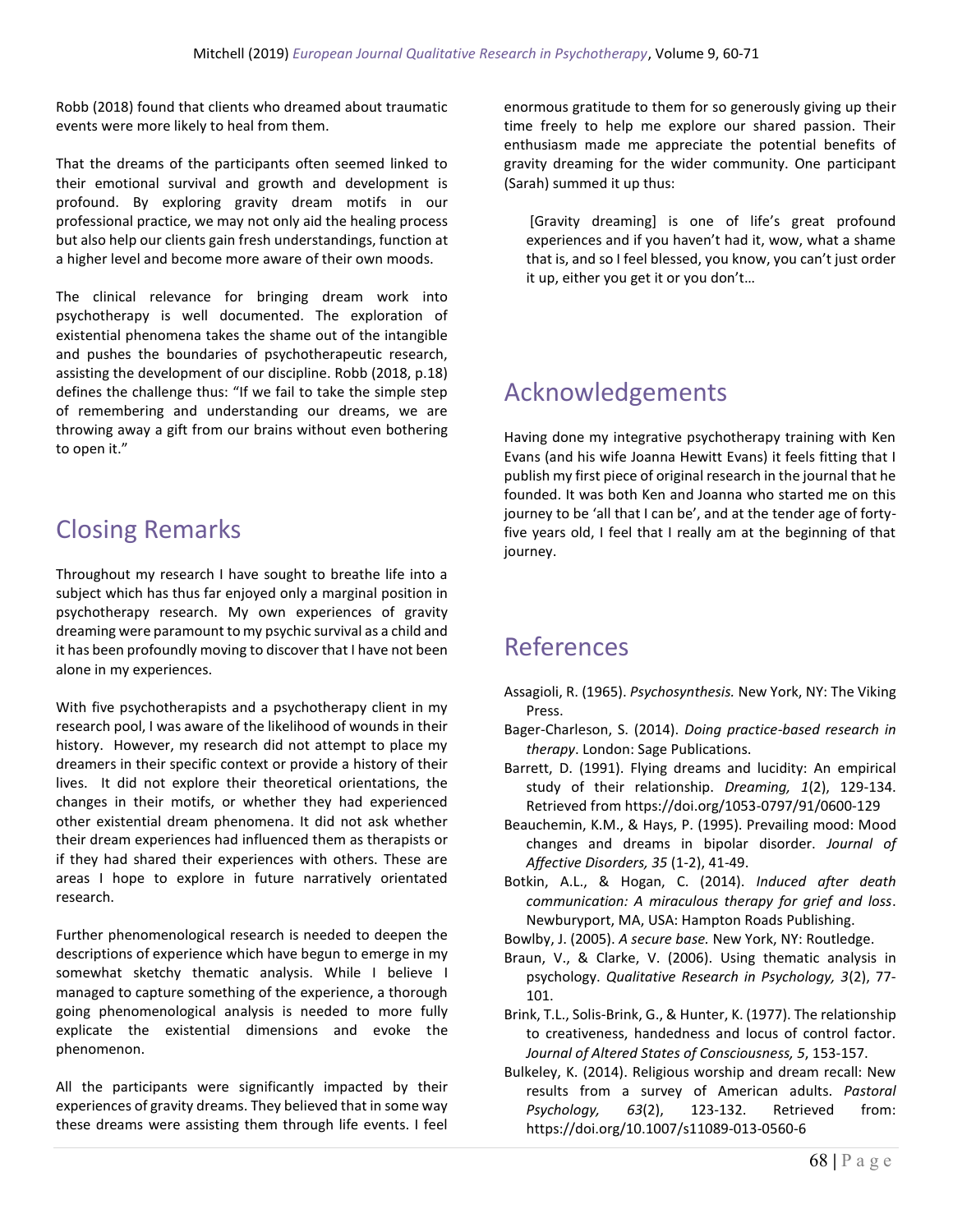- Bulkeley, K. (2016). *Big dreams: The science of dreaming and the origins of religion*. Oxford: Oxford University Press.
- Crook, R.E., & Hill, C.E. (2003). Working with dreams in psychotherapy: *The therapists' perspective. dreaming,*  13(2), 83-93. Retrieved from: https://doi.org/10.1023/A:1023350025033
- Davidson, P.R., & Parker, K.C.H. (2001). Eye movement desensitization and reprocessing (EMDR): A meta-analysis. *Journal of Consulting and Clinical Psychology, 69*(2), 305- 316. Retrieved from: https://doi.org/10.1016/s0887- 6185(98)00044-9\n10.1037/0022-006x.69.2.305
- Evans, K., & Gilbert, M. (2005). *An introduction to integrative psychotherapy.* London: Palgrave Macmillan.
- Finlay, L. (2011). Phenomenology for therapists: Researching the lived world. In *Phenomenology for therapists: Researching the lived world*. Chichester, E. Sussex: Wiley-Blackwell.
- Finlay, L., & Ballinger, C. (2006). Qualitative research for allied health professionals. London: Whurr Publishers.
- Finlay, L., & Evans, K. (2009). Relational-centred research for psychotherapists. Hoboken, NJ, US: John Wiley.
- Gackenbach, J., & Schillig, B. (1983). Lucid dreams: The content of conscious awareness of dreaming during the dream. *Journal of Mental Imagery, 7*(2), 1-13.
- Gendlin, E. (2003). *Focusing: How to gain direct access to your body's knowledge* (3rd ed.). London: Rider.
- Greene, R. (2017). *The religious and spiritual healing capacity of the transcendent function and its application in clinical treatment.* Unpublished dissertation.
- Hamilton, N. (2014). *Awakening through dreams: The journey through the inner landscape*. London: Karnac Books.
- Harris, I. (1948). Observations concerning typical anxiety dreams. *Psychiatry, August 11*(3), 301-9
- Harris, I. (1960). Typical anxiety dreams and object relations. *International Journal of Psychoanalysis, 41*, 604-611.
- Hayes, N. (1997). Theory-led thematic analysis: Social identification in small companies. In N. Hayes (Ed.), *Doing qualitative analysis in psychology* (pp. 93-114). Hove, Sussex, UK: Psychology Press.
- Hill, C.E., & Goates, M.K. (2004). Research on the hill cognitiveexperiential dream model. In C.E. Hill (Ed.), *Dream work in therapy: Facilitating exploration, insight, and action* (pp. 245-288). Washington, DC: American Psychological Association. **Retrieved** from https://doi.org/10.1037/10624-014
- Hobson, J. A. (1988). *The dreaming brain*. New York, NY: Basic Books.
- Hobson, J.A. (2005). *Dreaming: A very short introduction* (1st ed.). Oxford, UK: Oxford University Press.
- Hobson, J. A., & McCarley, R.W. (1977). The brain as a dream state generator: An activation-synthesis hypothesis of the dream process. *American Journal of Psychiatry, 134*(12), 1335-1348. Retrieved from https://doi.org/10.1176/ajp.134.12.1335
- Hublin, C., Kaprio, J., Partinen, M., & Koskenvuo, M. (1999). Nightmares: Familial aggregation and association of psychiatric disorders in a nationwide twin cohort. *American Journal of Medical Genetics, 88*, 329-336.
- Husserl, E. (1980). *Phenomenology and the foundations of the sciences*. The Hague: M.Nijhoff Publishers. (Original work published 1962).
- Jung, C.G. (1995). *Memories, dreams, reflections.* Glasgow: Fontana Press/Harper Collins. (Original work published 1961).
- Knudson, R.M. Significant dreams: Bizarre or beautiful. *Dreaming, 11*(4), 167-177
- Lee, M.N. (2017). Reflective awareness and cognitive abilities in dreams: Implications for lucid dream research. *International Journal of Dream Research, 10*(2), 157-163.
- Leslie, K.O.R.N. (1996). Vestibular dreams: The Effect of rocking on dream mentation. *Dreaming, 6*(1), 1-16.
- Maggiolini, A., Persico, A., & Crippa, F. (2007). Gravity content in dreams. *Dreaming, 17*(2), 87-97. Retrieved from https://doi.org/10.1037/1053-0797.17.2.87
- McLeod, J. (2011). *Qualitative research in counselling and psychotherapy.* London: Sage Publications Ltd.
- McLeod, J. (2017). *Pluralistic therapy: Distinctive features.* New York, NY: Routledge.
- Mume, C.O. (2009). Dream recall frequency among patients in a psychiatric outpatient clinic in Ile-Ife, Nigeria. *Libyan Journal of Medicine, 4*(3), 114-116.
- Patton, M. (1990). *Qualitative evaluation and research methods* (2nd ed.). London: Sage Publications Ltd.
- Ricoeur, P. (2004). *Memory, history, forgetting*. Chicago, IL: University of Chicago Press.
- Robb, A. (2018). *Why we dream: The transformative power of our nightly journey*. New York, NY: Eamon Dolan/Houghton Mifflin Harcourt.
- Saldana, J. (2015). *The coding manual for qualitative researchers* (3rd ed.). London: Sage Publications Limited.
- Saul, L. J., & Curtis, G.C. (1967). Dream form and strength of impulse in dreams of falling and other dreams of descent. *International Journal of Psycho-Analysis, 48*(2), 281-287. Retrieved **from**

http://search.ebscohost.com/login.aspx?direct=true&db= psyh&AN=1967-16811-001&site=ehost-live&scope=site

- Schredl, M. (2002). Dream recall frequency and openness to experience: A negative finding. *Personality and Individual Differences, 33*(8), 1285-1289. Retrieved from https://doi.org/10.1016/S0191-8869(02)00013-2
- Schredl, M. (2004). Reliability and stability of a dream recall frequency scale. *Perceptual and Motor Skills, 98*(3, Pt 2), 1422-1426. Retrieved from https://doi.org/10.2466/PMS.98.4.1422-1426
- Schredl, M. (2007). Personality correlates of flying dreams. *Imagination, Cognition and Personality, 27*(2), 129-137. Retrieved from https://doi.org/10.2190/IC.27.2.d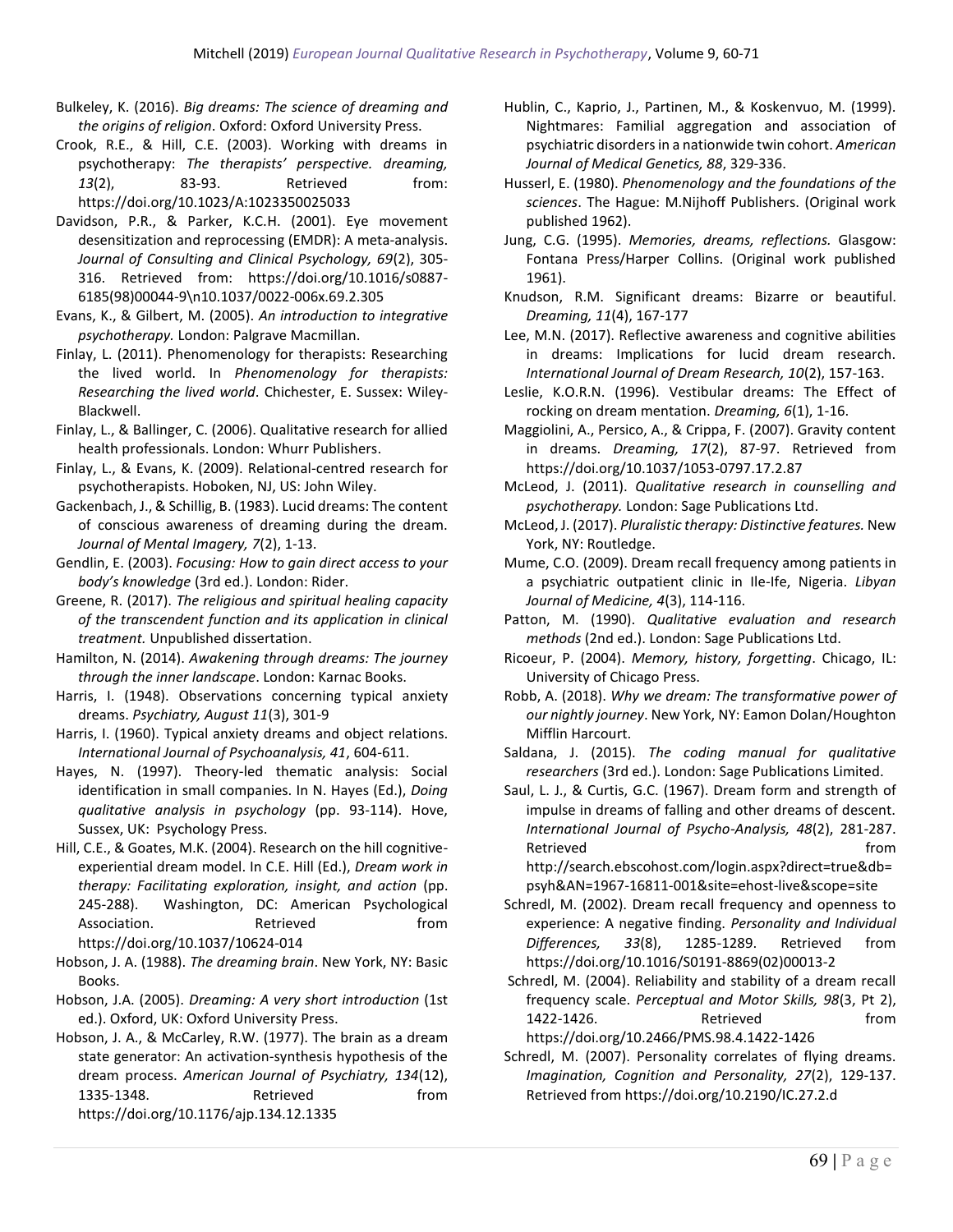Schredl, M. (2011). Frequency and nature of pain in a long dream series. *Sleep and Hypnosis, 13*(1-2), 1-6. Retrieved from

http://ovidsp.ovid.com/ovidweb.cgi?T=JS&PAGE=referenc e&D=psyc7&NEWS=N&AN=2012-32539-001

- Schredl, M., & Goritz, A. (2017). Dream recall frequency: Attitude towards dreams, and the big five personality factors. *Dreaming, 27*(1), 49-58.
- Schredl, M., Paul, F., Reinhard, I., Ebner-Priemer, U.W., Schmahl, C. B. M., & Bohus, M. (2012). *Sleep and dreaming in patients with borderline personality disorder*: 430-6. Retrieved from https//doi:10.1016/jpsychres.2012.04.036
- Sharp, D. (1998). *Jungian psychology unplugged: My life as an elephant.* Toronto, Canada: Inner City Books.
- Shilony, E., & Grossman, F. (1993). Depersonalisation as a defense mechanism in survivors of trauma. *Journal of Traumatic Stress, 6*(1), 119-128.
- Smith, J.A., Flowers, P., & Larkin, M. (2009). *Interpretative phenomenological analysis: Theory, method and research*. London: Sage Publications.
- Smith, S.B. (2015). The ontological nature of change: Critical connections between the humanistic psychotherapies and Jungian analysis, past, present and future. *Self & Society: An International Journal for Humanistic Psychology, 43*(3), 237-247.
- Snyder,T., & Gackenbach, J. (1988). Individual differences associated with lucid dreaming. In J. Gackenbach & S. LaBerge (Eds.), *Conscious mind, sleeping brain: Perspectives on lucid dreaming* (pp. 221–259). New York, NY: Plenum Press.
- Spinelli, E. (2005). *The interpreted world: An introduction to phenomenological psychology* (2nd ed.). London: Sage Publications Limited.
- Stern, P.J. (1977). Foreword. In M. Boss (Ed.), *I dreamt last night*. New York: Wiley.
- Taylor, G. W., & Ussher, J. M. (2001). Making sense of s&m: A discourse analytic account. *Sexualities, 4*(3), 293-314. Retrieved **from**

https://doi.org/10.1177/136346001004003002

- Thayer, P. (2003). *The experience of being creative as a spiritual practice*. New York, NY: Peter Lang.
- Todres, L. (2007). *Embodied enquiry*. Basingstoke, UK: Palgrave Macmillan.
- Van Deurzen, E. (2012). *Existential counselling and psychotherapy in practice* (3rd ed.). London: Sage Publications.
- Van Manen, M. (2016). *Researching lived experience: Human science as an action sensitive pedagogy* (2 nd ed.). New York, NY: Routledge.
- West, M. *Jung and dreams.* Retrieved from https://www.thesap.org.uk/resources/articles-on-jungianpsychology-2/carl-gustav-jung/dreams 2019
- West, M. (2011). *Understanding dreams in clinical practice*. London: Karnac Books.
- Woodward, W. (1982). The social learning theory of Julian B. Rotter. *American Psychologist, 37*(4), 396–410. Retrieved from https://doi.org/10.1037//0003-066X.37.4.396
- Yalom, I. (1980). *Existential psychotherapy* (1st ed.). New York, NY: Basic Books

### About the Author

Claire Mitchell is an integrative psychotherapist in private practice in Jersey (British Isles) having done her post-graduate training with Ken Evans and Joanna Hewitt Evans. Her practice is humanistic and relationally-centred. She employs EMDR in her work seeing some similarities with REM sleep patterns. Claire also has two degrees in psychology and business studies. She is currently in her fourth year of her Doctorate of Psychotherapy by Professional Studies (DPsych) programme at Metanoia, London. Her research interests include existential dream phenomena such as, 'After Death Contacts' (dreams of the dead), precognitive dreams, and shared dreams. She regards her training in psychotherapy as a diving board into a myriad of fascinating areas that grab her attention.